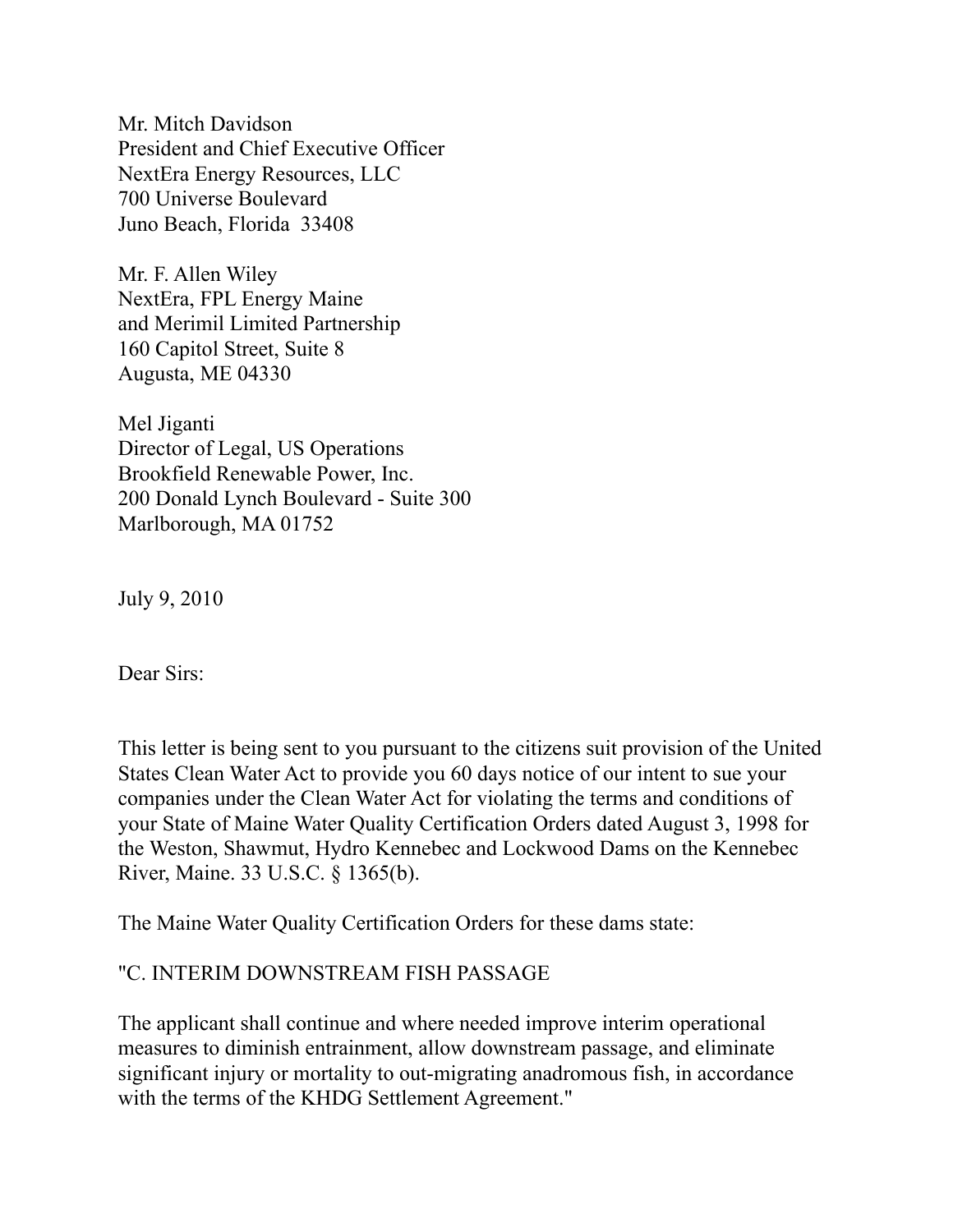The relevant portion of the KHDG Settlement Agreement states:

"In the event that adult shad and/or adult Atlantic salmon begin to inhabit the impoundment above the project, and to the extent that Licensee desires to achieve interim downstream passage of out-migrating adult Atlantic salmon and/or adult shad by means of passage through turbine(s), Licensee must first demonstrate, through site-specific quantitative studies designed and conducted in consultation with the resource agencies, that passage through turbine(s) will not result in significant injury and/or mortality (immediate or delayed)."

Records show that since 2006, adult Atlantic salmon have been annually transported above these dams to the Sandy River via the fishtrap at the Lockwood Dam. Records show that 24 adult Atlantic salmon were transported from the Lockwood Dam to the Sandy River in 2009 and 4 have been passed thus far in 2010. (http://www.maine.gov/asc/research/trap\_count\_stats.shtml)

Records show that in 2010 at least 38 adult American shad were released above the Hydro Kennebec and Lockwood Dams (http://www.maine.gov/dmr/searunfish/ kennebec/index.htm).

The KHDG Settlement Agreement states that before allowing adult Atlantic salmon and adult American shad to pass through your dam turbines, you must "first demonstrate, through site-specific quantitative studies designed and conducted in consultation with the resource agencies, that passage through turbine(s) will not result in significant injury and/or mortality (immediate or delayed)."

Records show that your companies have not conducted "site-specific quantitative studies designed and conducted in consultation with the resource agencies, that passage through turbine(s) will not result in significant injury and/or mortality (immediate or delayed)" to adult Atlantic salmon and American shad.

Records show that adult Atlantic salmon and American shad migrating down the Kennebec River now have access to the turbines of your dams.

Records show that you have failed to show, through site-specific studies approved by state and federal fisheries agencies, that any "interim" measures you have deployed to guide adult salmon and shad away from your turbines actually keep adult salmon and shad from entering the turbines of your dams.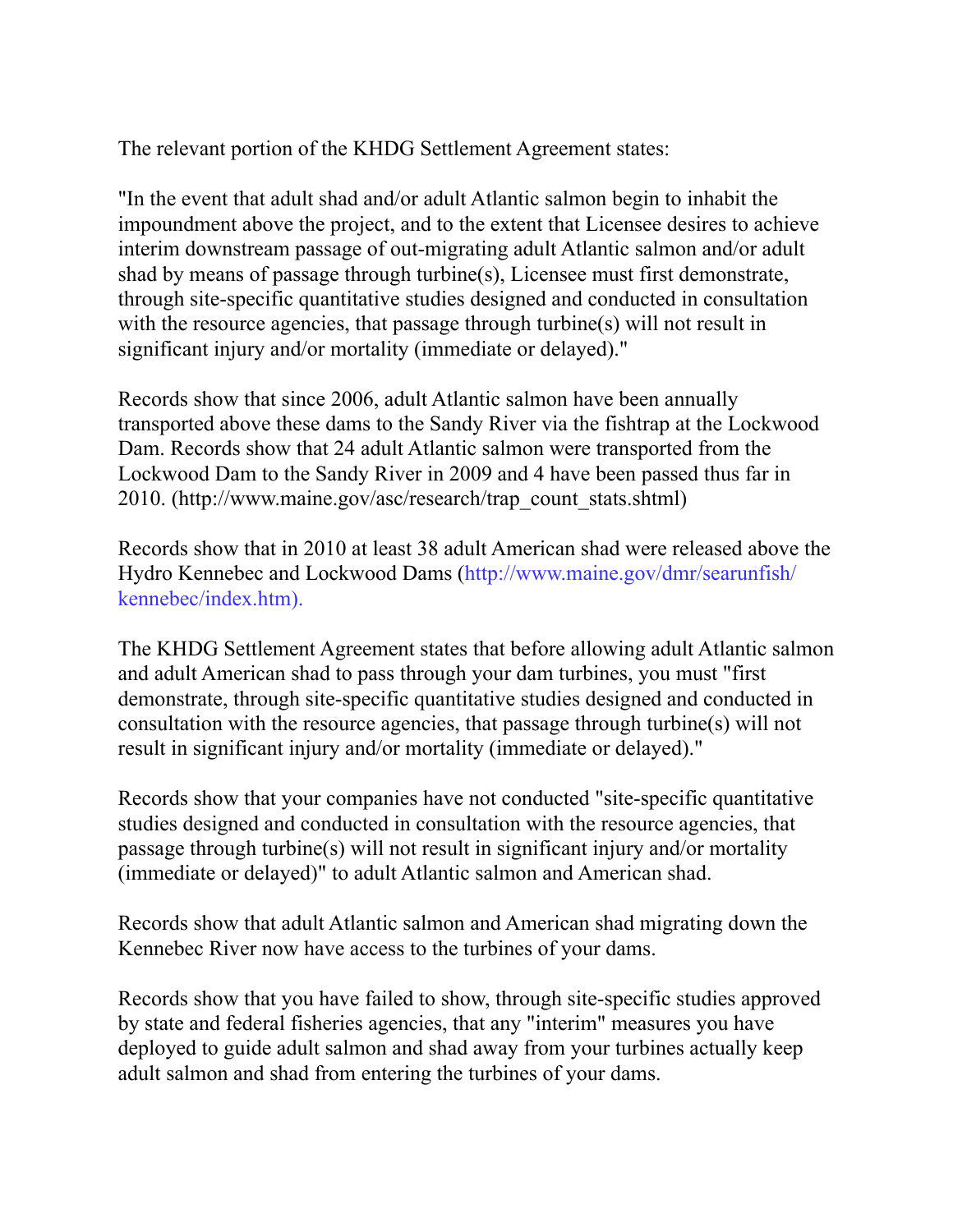Records show that you have not installed protective barriers at the turbine intakes of your dams which prevent adult Atlantic salmon and American shad from swimming through the turbines. In recent years the owners of the American Tissue Dam on Cobbosseecontee Stream in Gardiner, Maine and the Benton Falls Dam on the Sebasticook River in Benton, Maine have installed such barriers at their turbine intakes at minimal cost. Prior to removal of the Fort Halifax Dam on the Sebasticook River in Winslow, Maine, FPL Energy Hydro and its predecessor, Central Maine Power, installed a steel punch plate across the turbine intakes of the Fort Halifax Dam to prevent fish from gaining access to the project turbines. This barrier was erected voluntarily by FPL Energy at minimal cost. Experience at these dams shows that installation of these barriers at the turbine intakes has reduced turbine-induced mortality of fish at these dams to near zero with minimal effect on generation.

During the period 2001 to 2006 when the Union Gas Dam on Messalonskee Stream in Waterville was breached and its impoundment was dewatered, it was made obvious by visual inspection that the turbine intakes for the dam were completely covered by an iron screen of approx. 0.75 - 1 inch clear space which extended from the top to the bottom of the dam structure and into the stream sediment. This iron screen had been in place at the dam for many decades and upon inspection from 2001-2006 the screen was in very good condition. This is the type of permanent screen which would keep adult Atlantic salmon from gaining access to the turbines of the Weston, Shawmut, Hydro Kennebec and Lockwood Dams.

Since 2006, Madison Paper Industries has annually deployed a 10 foot deep, flexible, Kevlar "fish boom" at the Hydro Kennebec Dam to divert fish to the bypass sluice and to keep fish from entering the project turbines. However, records show that high river flows have prevented installation of this boom until no earlier than May 19th of each year since 2006. These installation dates are past the period when adult Atlantic salmon transported above the dams the previous summer would be expected to migrate downstream past the dams to the Atlantic Ocean in the spring. This migration period begins in April, with ice-out and spring snowmelt run-off, and continues through May and ends in early June.

The flexible Kevlar fish boom at the Hydro Kennebec Dam does not prevent adult Atlantic salmon from entering the project turbines during their April and May migration period because of the admitted difficulty in deploying the Kevlar boom until late May due to high river flows. The annual installation date of the Kevlar fish boom at Hydro Kennebec since 2006-2009 shows this device is not able to allow adult Atlantic salmon kelts to avoid the project turbines during their spring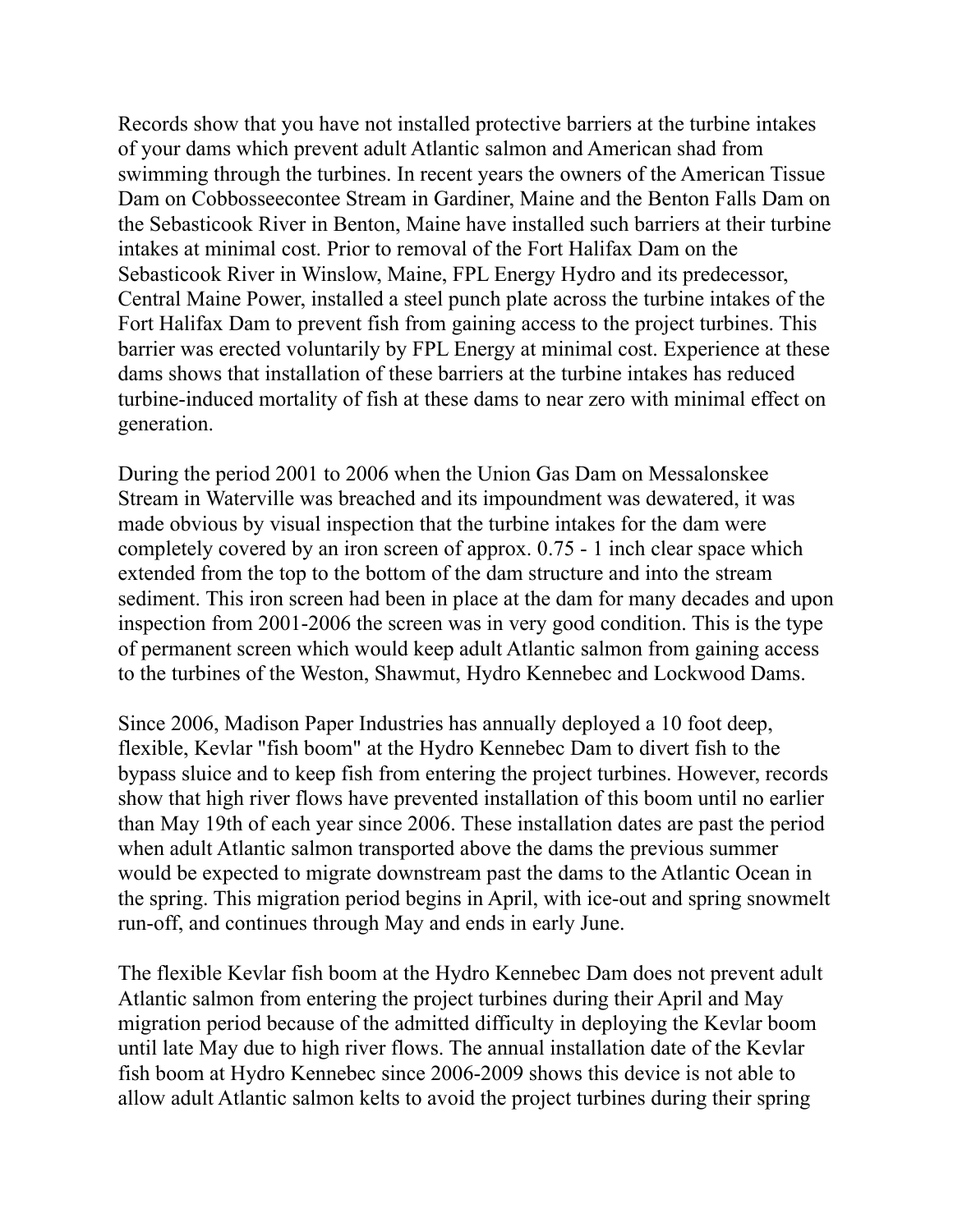downstream migration in the Kennebec River.

The water quality certifications make it clear that, absent a site-specific study to the contrary, turbine passage for adult salmon is presumed unsafe. We do not believe site-specific studies would show turbine passage to be safe. The United States Fish and Wildlife Service ("USFWS") and the National Marine Fisheries Service ("NMFS") emphasized the danger of turbines when they listed the Kennebec River Atlantic salmon as endangered: "Dams are known to typically injure or kill between 10 and 30 percent of all fish entrained at turbines [cite omitted]. With rivers containing multiple hydropower dams, these cumulative losses could compromise entire year classes of Atlantic salmon." 74 Fed. Reg. 29344, 29362 (June 19, 2009). USFWS and NMFS also stated:

Dams also directly kill and injure a significant number of salmon on both upstream and downstream migrations. Injury and mortality due to dams occurs at the smolt and adult life stages. These older life stages are particularly important from a demographic perspective…since slight changes in survival rates at older life stages can drive demographic trends.

74 Fed.Reg. at 29367.

The purpose of filing a 60-day notice under the U.S. Clean Water Act is to create the opportunity for the parties to work together to resolve the alleged violations without litigation. The simplest resolution for this issue would be for your companies to immediately install protective barriers at the turbine intakes of your dams which prevent adult Atlantic salmon and American shad from having any access to the turbines of your dams during their downstream migration. This is a technologically feasible solution which can be done at minimal expense as compared with the dollar revenues these projects annually generate. If you or your staff would like to discuss potential resolutions during the next 60 days, please call me at  $622-1003$  or email me at info@dougwatts.com.

Thank you for your attention to this matter.

Sincerely,